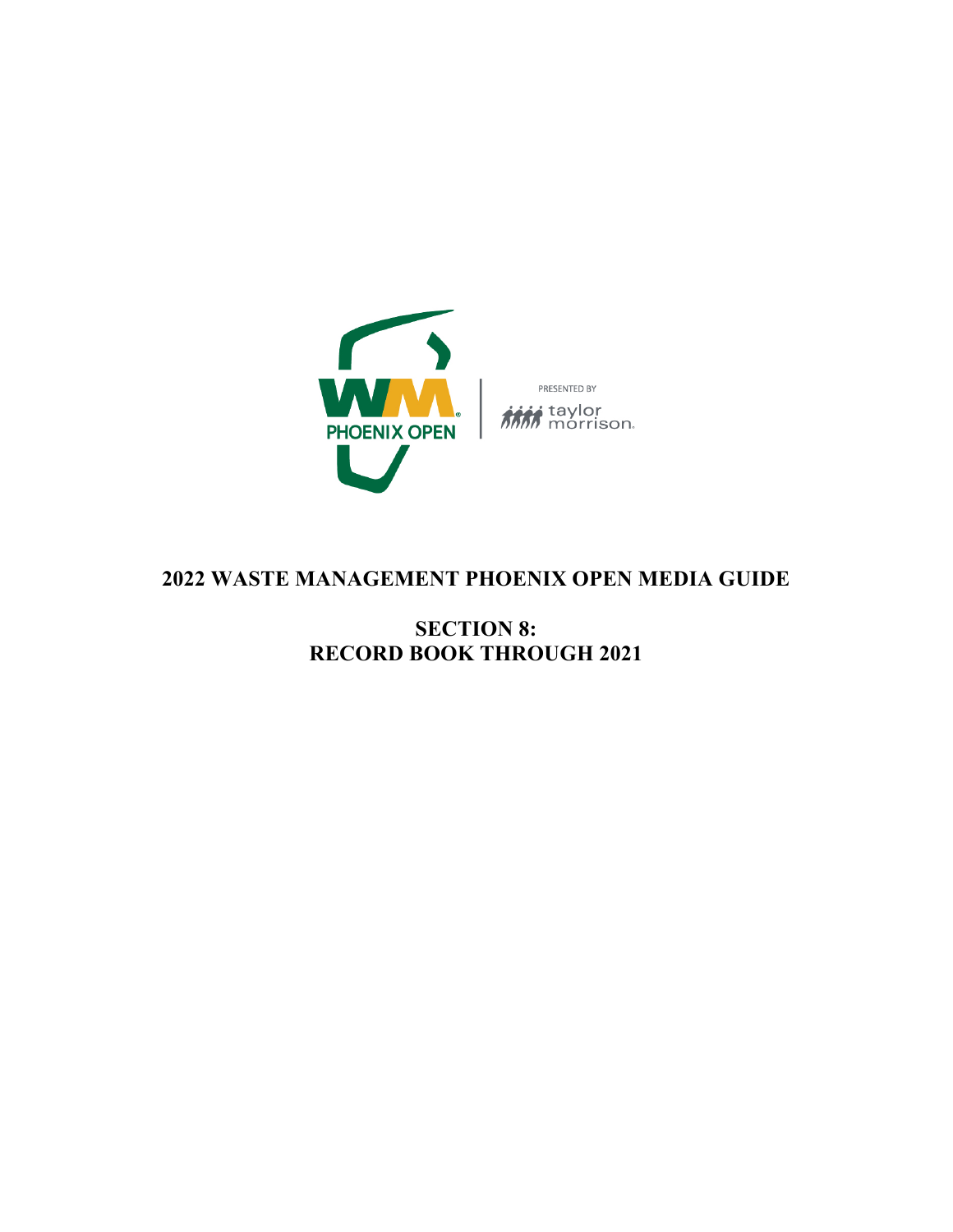

PRESENTED BY taylor<br>MM<sub>morrison</sub>

# **PHOENIX OPEN RECORD BOOK: (1932-2021)**

## **Low Front 9 at TPC:**

- 28: Chris DiMarco, 2003 (3rd round)
- 29: Webb Simpson, 2020 (2nd round)
- 29: Ted Potter Jr. 2013 (3rd round)
- 29: Mark Wilson, 2012  $(4<sup>th</sup>$  round)
- 29: Troy Matteson, 2009 (3<sup>rd</sup> round)
- 29: Phil Mickelson, 2005 (2nd round)
- 29: John Huston, 2003 (1<sup>st</sup> round)
- 29: Rory Sabbatini, 2003 (2nd round)
- 29: Vijay Singh, 2003  $(4<sup>th</sup>$  round)
- 29: Steve Stricker, 2001
- 29: Mark Calcavecchia, 2001
- 29: Hal Sutton, 1993
- 29: Dillard Pruitt, 1992
- 29: Mark Lye, 1991
- 29: Davis Love III, 1989
- 29: Steve Elkington, 1989
- 29: Bob Lohr, 1988
- 29: Payne Stewart, 1987

## **Low Back 9 at TPC:**

- 29: Phil Mickelson, 2013 (1<sup>st</sup> round)
- 29: Rickie Fowler, 2011 (2<sup>nd</sup> round)
- 29: J.J. Henry, 2006 (2nd round)
- 29: Scott Verplank, 1998
- 29: Grant Waite, 1996

## **Low 18:**

- 60: Phil Mickelson, 2013, TPC (1st round)
- 60: Phil Mickelson, 2005, TPC (2nd round)
- 60: Mark Calcavecchia, 2001, TPC (2nd round)
- 60: Grant Waite, 1996, TPC  $(4<sup>th</sup>$  round)
- 61: Jordan Spieth, 2021, TPC (3rd round)
- 61: Wyndham Clark 61, 2020, TPC (1<sup>st</sup> round)
- 61: Scott Piercy, 2013, TPC  $(4<sup>th</sup>$  round)
- 61: J.J. Henry, 2006, TPC (2nd round)
- 61: Don Pooley, 1986, Phoenix CC
- 61: Ben Crenshaw, 1979, Phoenix CC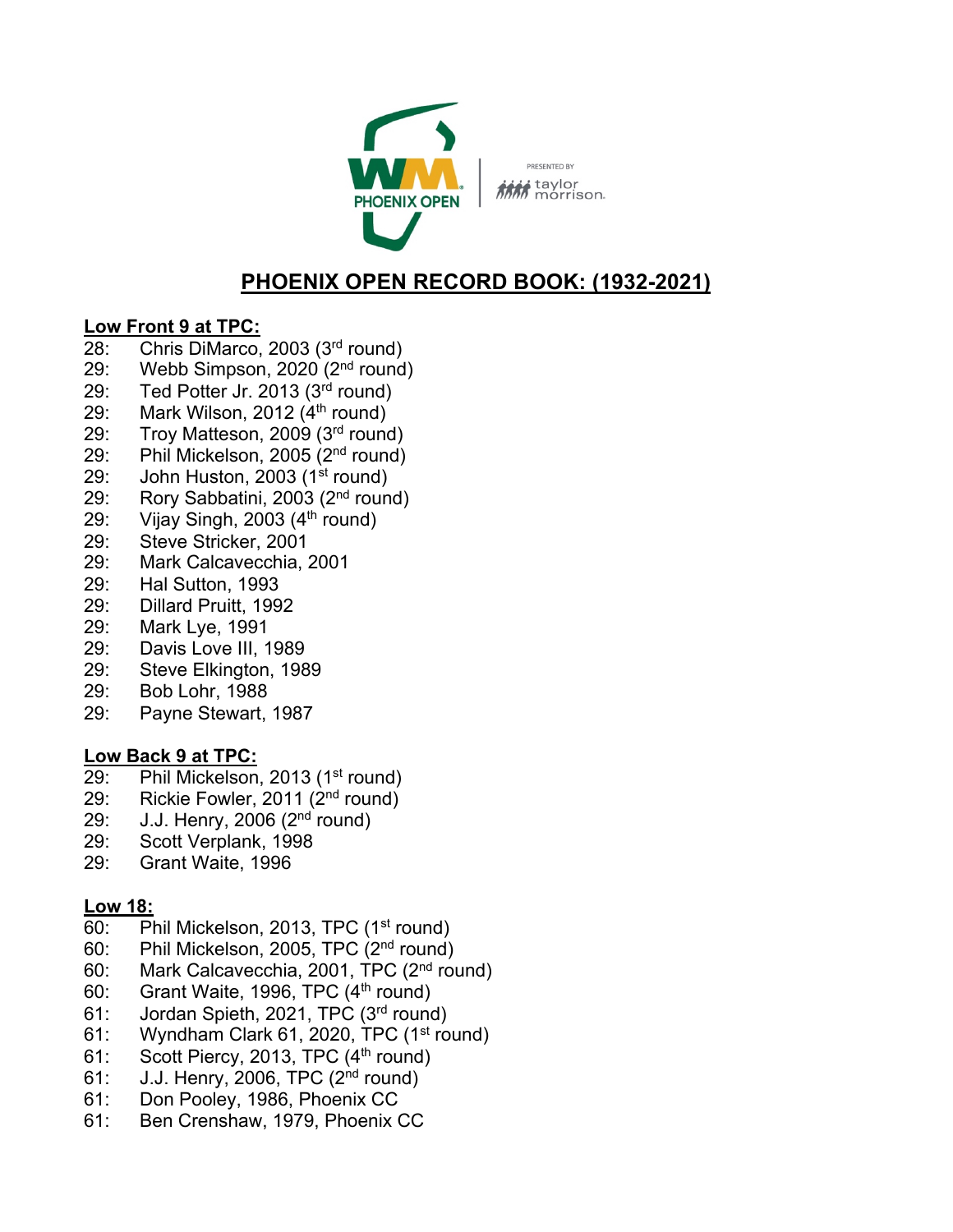- 61: Johnny Miller, 1975, Phoenix CC
- 61: Homero Blancas, 1972, Phoenix CC
- 61: Johnny Miller, 1970, Phoenix CC
- 62: Ryan Moore, 2013, TPC  $(4<sup>th</sup>$  round)
- 62: Steve Stricker, 2001, TPC
- 62: Steve Jones, 1997, TPC
- 62: Mark Calcavecchia, 1996, TPC
- 62: Curt Byrum, 1996, TPC
- 62: Doug Tewell, 1987, TPC
- 62: J.C. Snead, 1973, Arizona CC
- 62: Billy Casper, 1971, Arizona CC
- 62: Gene Littler, 1969, Arizona CC
- 62: Doug Sanders, 1961, Arizona CC
- 62: Harrison Frazar, 2003, TPC
- 62: Camilo Villegas, 2010, TPC
- 62: Rickie Fowler, 2011, TPC
- 62: Brendan Steele, 2014, TPC (3rd Round)

#### **Low first 36:**

- 125: Phil Mickelson, 2013, TPC 60-65
- 125: Mark Calcavecchia, 2001, TPC 65-60
- 126: Steve Jones, 1997, TPC 62-64
- 128: J.J. Henry, 2006, TPC 67-61
- 128: Hal Sutton, 1986, Phoenix CC 64-64
- 128: Ben Crenshaw, 1979, Phoenix CC 67-61
- 128: Johnny Miller, 1975, Phoenix CC 67-61
- 128: Tommy Gainey, 2011, TPC 63-65
- 128: Spencer Levin, 2012, TPC 65-63
- 129: Rickie Fowler, 2019, TPC 64-65
- 129: Tim Petrovic, 2003, TPC 66-63
- 129: Harrison Frazar, 2003, TPC 62-67
- 129: Jeff Quinney, 2007, TPC 66-63
- 129: Mark Wilson, 2011, TPC 65-64

#### **Low consecutive 36:**

- 124: Mark Calcavecchia, 2001, TPC 60-64 (2nd & 3rd rounds)
- 125: Phil Mickelson, 2013, TPC 60-65 ( $1<sup>st</sup>$  and  $2<sup>nd</sup>$  rounds)
- 125: Scott Piercy, 2013, TPC 64-61  $(3<sup>rd</sup>$  and 4<sup>th</sup> rounds)
- 126: Phil Mickelson, 2005, TPC 60-66  $(2^{nd}$  and  $3^{rd}$  rounds)

#### **Low last 36:**

- 125: Scott Piercy, 2013, TPC 64-61
- 128: Vijay Singh, 2003, TPC 65-63
- 128: Lee Janzen, 2002, TPC 64-64
- 128: Lanny Wadkins, 1982, Phoenix CC 63-65
- 128: Billy Casper, 1971, Arizona CC 66-62
- 128: Gene Littler, 1969, Arizona CC 62-66
- 128: Aaron Baddeley, 2007, TPC 64-64
- 129: Martin Laird, 2011, TPC 64-65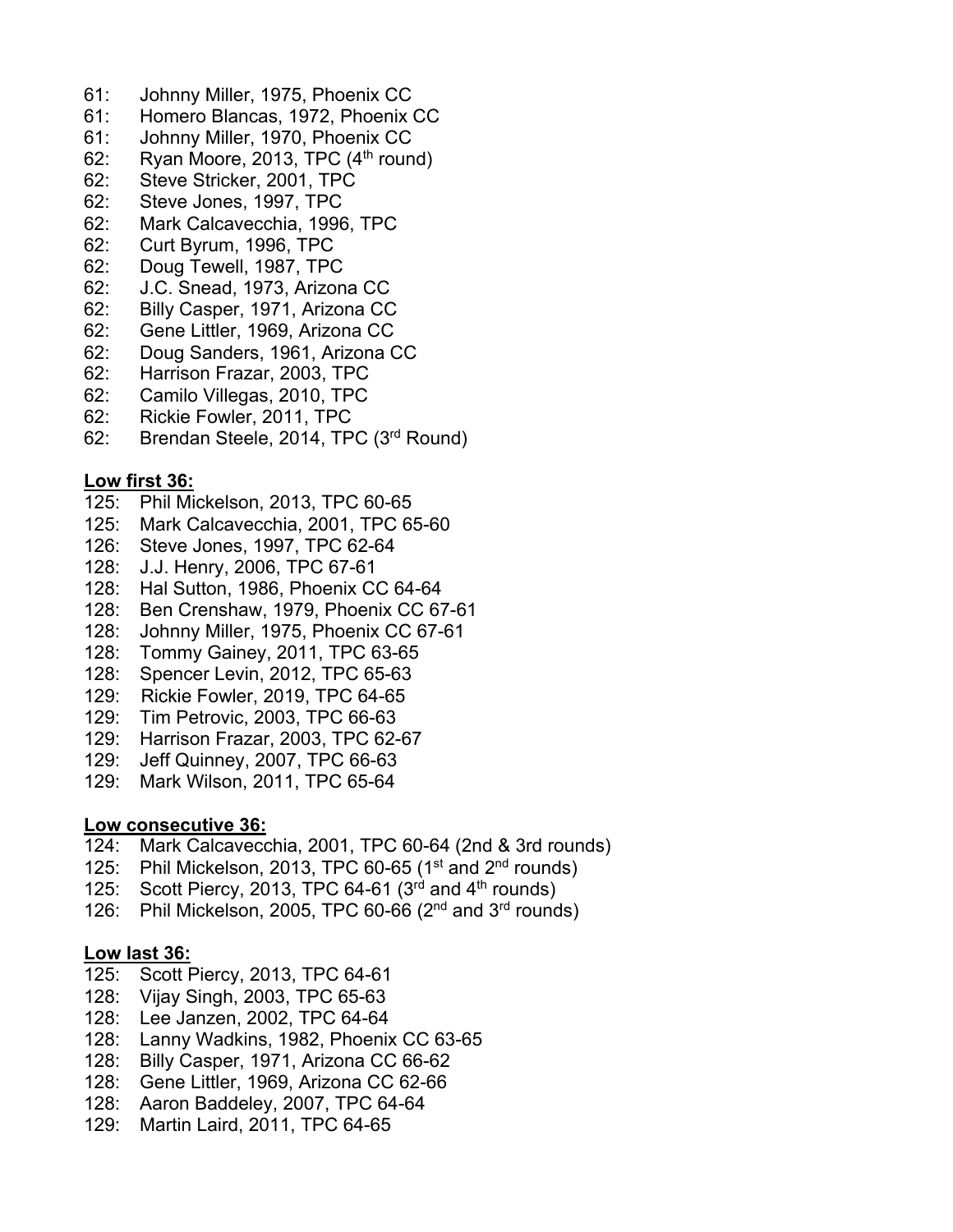### **Low 54:**

- 189: Phil Mickeson, 2013, TPC 60-65-64
- 189: Mark Calcavecchia, 2001, TPC 65-60-64
- 191: Steve Jones, 1997, TPC 62-64-65
- 193: Rickie Fowler, 2019, TPC 64-65-64
- 195: Rocco Mediate, 2001, TPC 68-63-64
- 196: David Duval, 1997, TPC 66-65-65
- 196: Hal Sutton, 1986, Phoenix CC 64-64-68
- 196: Johnny Miller, 1975, Phoenix CC 67-61-68
- 196: Miller Barber, 1971, Arizona CC 65-64-67
- 196: Harrison Frazar, 2003, TPC 62-67-67
- 196: Tommy Gainey, 2011, TPC 63-65-68
- 196: Spencer Levin, 2012, TPC 65-63-68

### **Low consecutive 54:**

- 189: Phil Mickeson, 2013, TPC 60-65-64 (1<sup>st</sup>, 2<sup>nd</sup> and 3<sup>rd</sup> rounds)
- 189: Mark Calcavecchia, 2001, TPC 65-60-64 (1st, 2nd & 3rd rounds)
- 191: Scott Piercy, 2013, TPC 66-64-61 (2<sup>nd</sup>, 3<sup>rd</sup> & 4<sup>th</sup> rounds)

## **Low 72:**

- 256: Phil Mickelson, 2013, TPC 60-65-64-67
- 256: Mark Calcavecchia, 2001, TPC 65-60-64-67
- 258: Steve Jones, 1997, TPC 62-64-65-67
- 260: Johnny Miller, 1975, Phoenix CC 67-61-68-64
- 260: Brandt Snedker, 2013, TPC 64-66-65-65
- 261: Miller Barber, 1971, Arizona CC 65-64-67-65
- 261: Vijay Singh, 2003, TPC 67-66-65-63
- 261: Scott Piercy, 2013, TPC 70-66-64-61

## **Most strokes under par for 72 holes:**

- 28: Phil Mickelson, 2013, TPC
- 28: Mark Calcavecchia, 2001, TPC
- 24: Brandt Snedeker, 2013, TPC

## **Most birdies in 72 holes:**

- 32: Mark Calcavecchia, 2001, TPC
- 29: Phil Mickelson, 2013, TPC

## **Most Under Par on Par 3s at TPC since 1987**

- -9 Phil Mickelson, 2013
- -7 Chris DiMarco, 2003
- -7 Scott Hoch, 2003

## **Most Players Lower Than 20-Under Par at TPC**

- 4 (2013) Phil Mickelson (-28), Brandt Snedeker (-24), Scott Piercy (-23), Ryan Moore (-22)
- 2 (2007) Aaron Baddley (-21), John Rollins (-20)
- 2 (2003) Vijay Singh (-23), John Huston (-20)
- 2 (2001) Mark Calcavecchia (-28), Rocco Mediate (-20)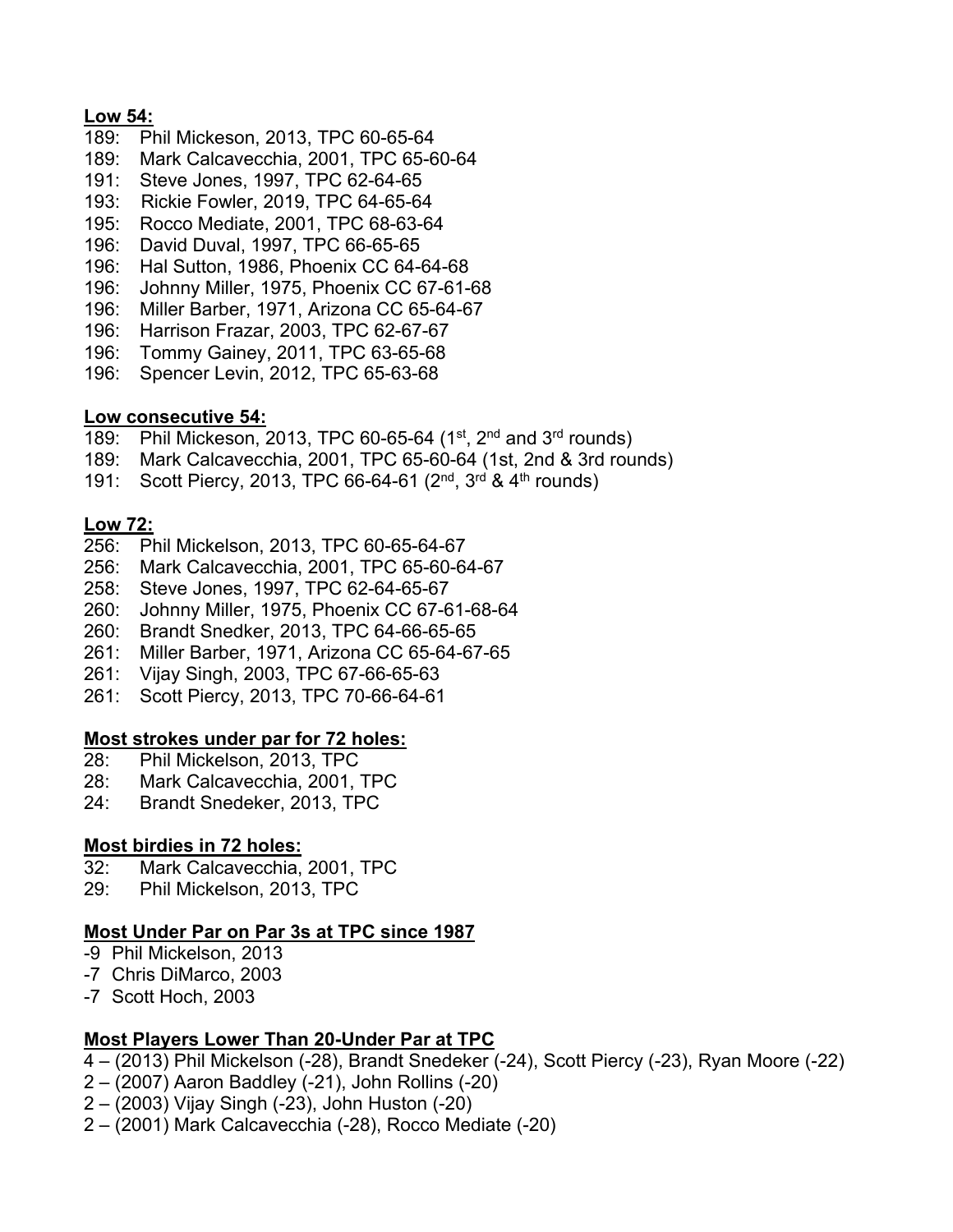### **Most consecutive birdies at the TPC:**

- 7: J.J. Henry, 2006, 2<sup>nd</sup> round (holes 9-15)
- 6: Justin Thomas, 2018, 3rd round (holes 1-6)
- 6: Justin Leonard, 2004, 3rd round (holes 13-18)
- 6: Chris DiMarco, 2004,  $4<sup>th</sup>$  round (holes 10-15)
- 6: Steve Stricker, 2003 (holes 11-16)
- 6: Ed Fiori, 1992
- 6: Mark Lye, 1991,  $2<sup>nd</sup>$  round (holes 1-6)

## **Longest birdie-eagle streak at TPC:**

- 5: Grant Waite, 1996 (E, B, E, B, B)
- 5: Ben Crenshaw, 1995 (B, E, B, B, B)
- 5: Ken Green, 1994 (B, E, B, E, B)

## **Lowest 1st round**:

- 60: Phil Mickelson, 2013, TPC
- 61: Wyndham Clark, 2020, TPC
- 62: Steve Jones, 1997, TPC
- 62: J.C. Snead, 1973, Arizona CC
- 62: Harrison Frazar, 2003, TPC
- 62: Camilo Villegas, 2010, TPC

## **Lowest 2nd round**:

- 60: Phil Mickelson, 2005, TPC
- 60: Mark Calcavecchia, 2001, TPC
- 61: J.J. Henry, 2006, TPC
- 61: Don Pooley, 1986, Phoenix CC
- 61: Ben Crenshaw, 1979, Phoenix CC
- 61: Johnny Miller, 1975, Phoenix CC
- 61: Homero Blancas, 1972, Phoenix CC
- 62: Steve Stricker, 2001, TPC
- 62: Steve Stricker, 2003, TPC
- 62: Rickie Fowler, 2011, TPC

## **Lowest 3rd round:**

- 61: Johnny Miller, 1970, Phoenix CC
- 61: Jordan Spieth, 2021, TPC
- 62: Doug Tewell, 1987, TPC
- 62: Gene Littler, 1969, Arizona CC
- 62: Chris DiMarco, 2003, TPC
- 62: Brendan Steele, 2014, TPC

## **Lowest 4th round:**

60: Grant Waite, 1996, TPC

61: Scott Piercy, 2013, TPC

## **Lowest 4th round by winner**: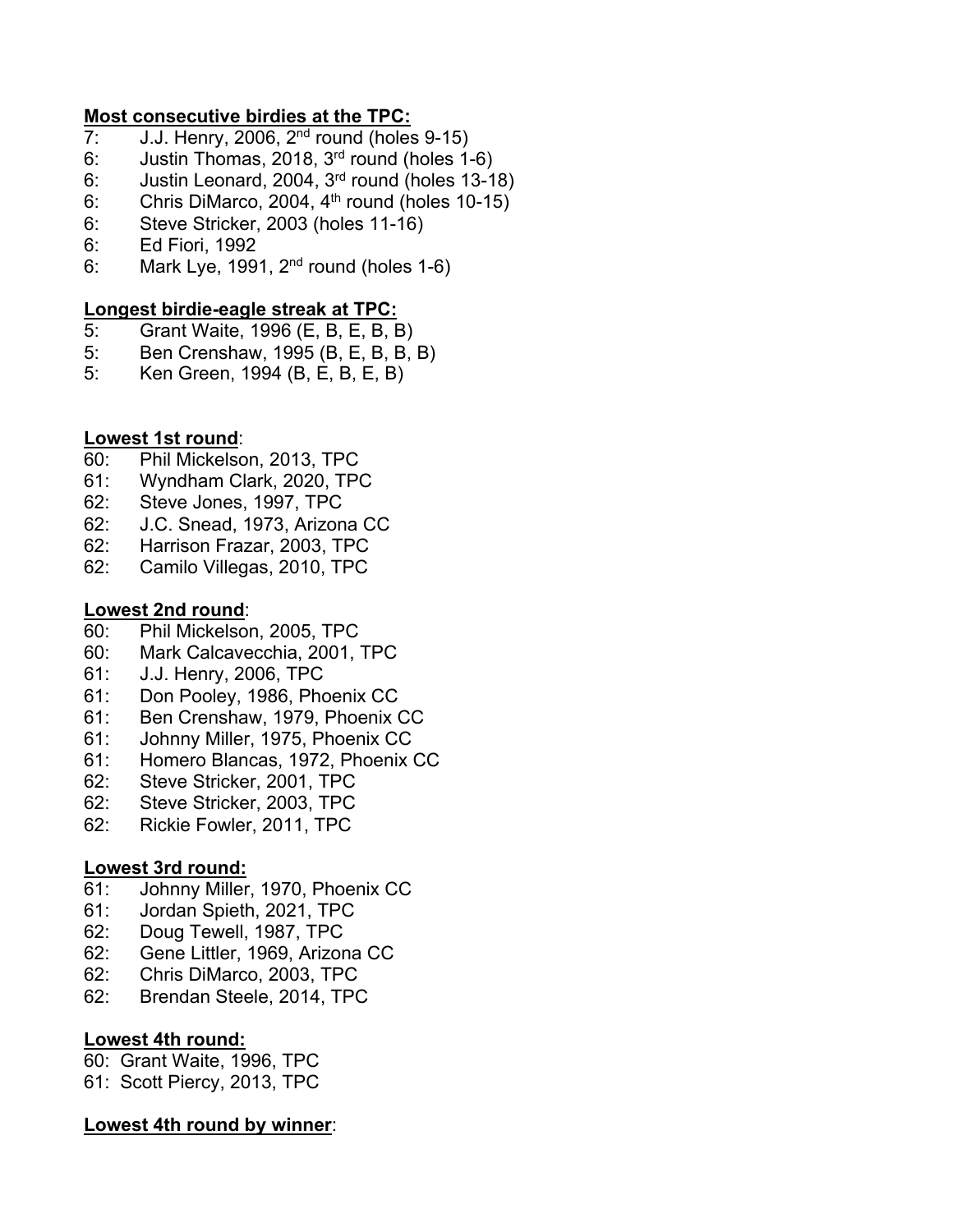- 63: Mark Calcavecchia, 1992, TPC
- 63: Vijay Singh, 2003, TPC
- 64: Aaron Baddeley, 2007, TPC
- 65: Hunter Mahan, 2010, TPC
- 65: Kyle Stanley, 2012, TPC

#### **Highest 4th round by winner:**

- 74: Rickie Fowler, 2019, TPC
- 73: Jerry Pate, 1977, Phoenix CC
- 73: Jimmy Demaret, 1949, Phoenix CC
- 72: Harry Cooper, 1933, Phoenix CC
- 71: Rocco Mediate, 1999, TPC
- 71: Nolan Henke, 1991, TPC
- 71: J.B. Holmes, 2008, TPC

#### **Lowest start by winner:**

- 60: Phil Mickelson, 2013, TPC
- 62: Steve Jones, 1997, TPC

#### **Highest start by winner:**

- 74: Harold McSpaden, 1944, Phoenix CC
- 73: Phil Mickelson, 2005, TPC
- 73: Dudley Wysong, 1966, Phoenix CC
- 72: Cary Middelcoff, 1956, Phoenix CC
- 72: Kenny Perry, 2009, TPC Scottsdale
- 71: Dale Douglass, 1970, Phoenix CC
- 71: Rod Funseth, 1965, Arizona CC
- 71: Jack Nicklaus, 1964, Phoenix CC
- 71: Ed Furgol, 1954, Phoenix CC
- 71: Lloyd Mangrum, 1953, Phoenix CC
- 70: Vijay Singh, 1995, TPC

#### **Highest 72 hole total by winner:**

- 285: Ralph Guldahl, 1932, Phoenix CC
- 281: Harry Cooper, 1933, Phoenix CC
- 278: Dudley Wysong, 1966, Phoenix CC
- 278: Jimmy Demaret, 1949, Phoenix CC

#### **Highest 72 hole total by winner at TPC:**

- 273: Rocco Mediate, 1999, TPC
- 273: Lee Janzen, 1993, TPC

#### **Youngest Phoenix Open Winners:**

Ralph Guldahl, 1932 AZ Open: 20 years, 2 months and 9 days Jerry Pate, 1977: 23 years, three months and three days J.B. Holmes, 2006: 23 years, nine months and 9 days Kyle Stanley, 2012: 24, two months, 17 days Brooks Koepka, 2015: 24, eight months, 26 days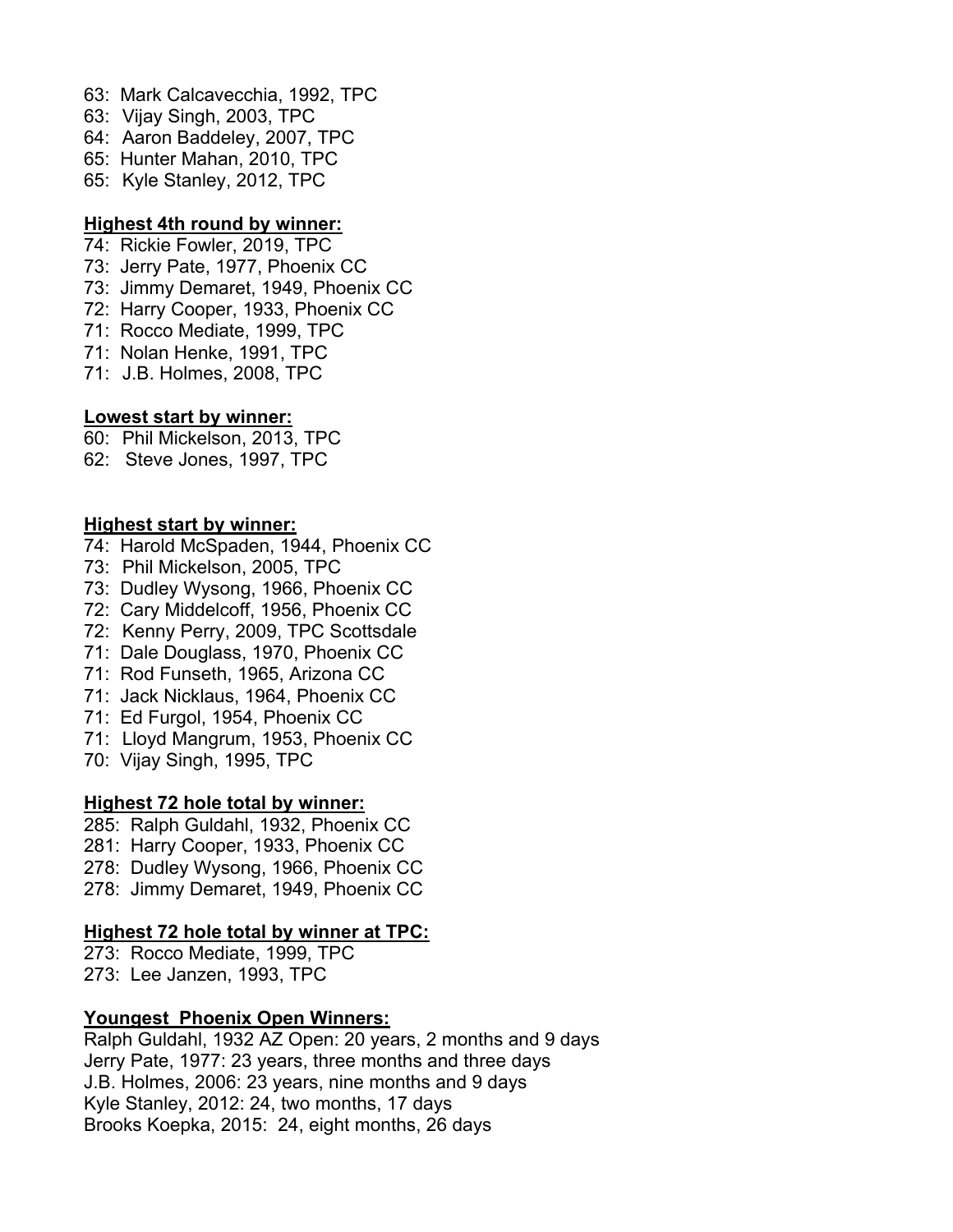#### **Oldest Phoenix Open Winners:**

Kenny Perry, 2009: 48 years, 3 months and 21 days Julius Boros, 1967: 46 years , 11 months, 9 days Miller Barber, 1978: 46 years, 10 months, 2 days Phil Mickelson, 2013: 42 years, 7 months, 18 days Calvin Peete, 1985: 41 years 6 months, 2 days

#### **PGA TOUR Rookies To Win the Phoenix Open:**

J.B. Holmes, 2006

#### **First Career Win at the Phoenix Open:**

- 2015 Brooks Koepka 2014 Kevin Stadler 2012 Kyle Stanley 2006 J.B. Holmes 1998 Jesper Parnevik 1990 Tommy Armour III 1987 Paul Azinger 1980 Jeff Mitchell 1976 Bob Gilder 1966 Dudley Wysong 1965 Rod Funseth
- 1954 Ed Furgol

#### **First Career Win In His First Start at the Phoenix Open:**

2015 Brooks Koepka 2012 Kyle Stanley 2006 J.B. Holmes

#### **Two-Time Phoenix Open Winners**:

| <b>Brooks Koepka</b>  | 2015, 2021 |
|-----------------------|------------|
| Hideki Matsuyama,     | 2016, 2017 |
| J.B. Holmes,          | 2006, 2008 |
| Vijay Singh:          | 1995, 2003 |
| <b>Bob Gilder:</b>    | 1976, 1983 |
| <b>Miller Barber:</b> | 1971, 1978 |
| Johnny Miller:        | 1974, 1975 |
| Lloyd Mangrum:        | 1952, 1953 |
| Jimmy Demaret:        | 1949, 1950 |
| <b>Byron Nelson:</b>  | 1939, 1945 |
| Ben Hogan:            | 1946, 1947 |
| Ed Oliver:            | 1940, 1941 |

#### **Three-Time Phoenix Open Winners:**

| 1996, 2005, 2013 |
|------------------|
| 1989, 1992, 2001 |
| 1955, 1959, 1969 |
| 1961, 1962, 1963 |
|                  |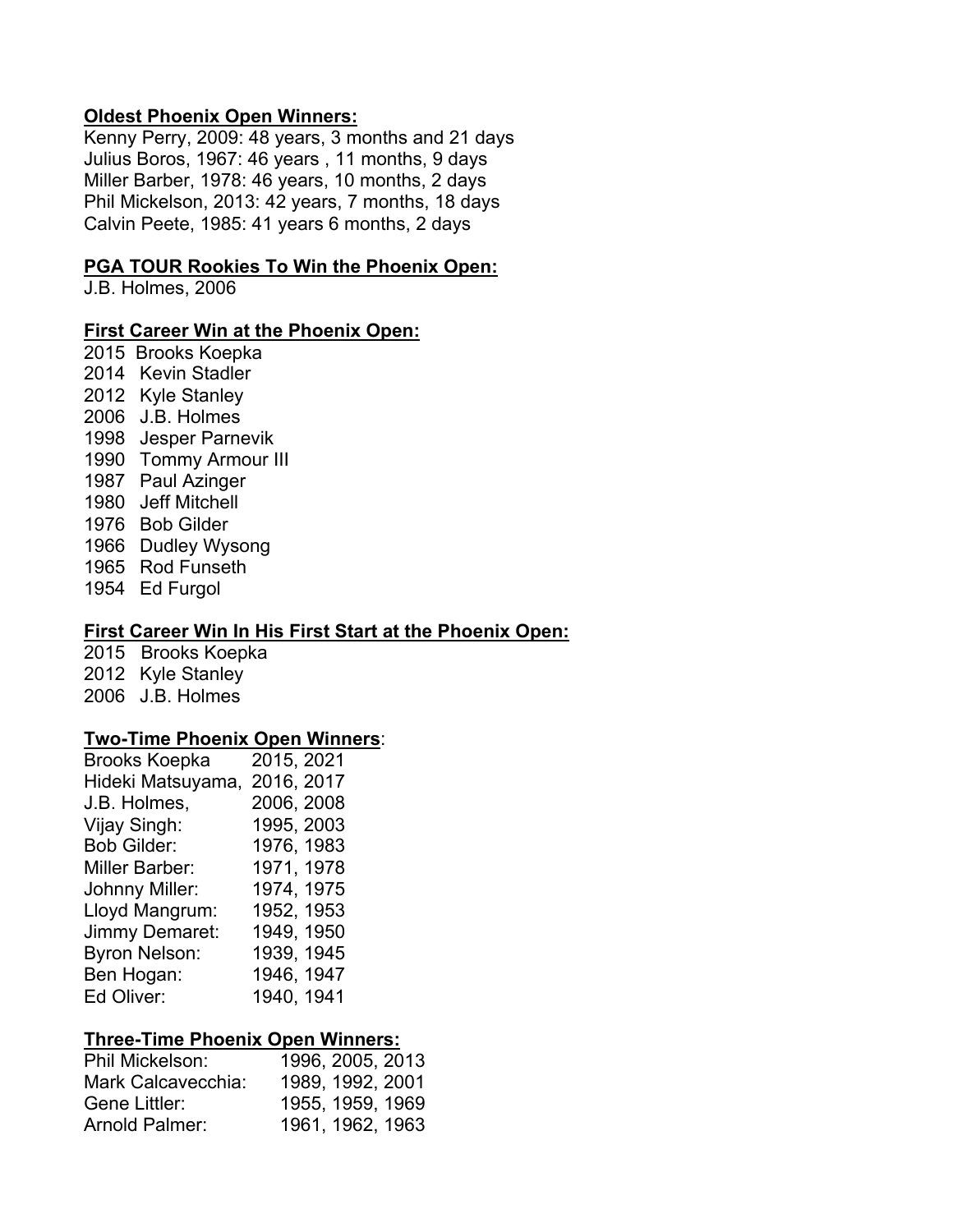#### **Largest Margin of Victory:**

- 14: Johnny Miller over Jerry Heard, 1975, Phoenix CC
- 12: Arnold Palmer over Jack Nicklaus, 1962, Phoenix CC
- 12: Byron Nelson over Ben Hogan, 1939, Phoenix CC
- 11: Steve Jones over Jesper Parnevik, 1997, TPC

#### **Largest Leading Margins:**

- After 18 holes: 4 shots, Phil Mickelson, 2013, TPC 3 shots, Davis Love III, 1988, TPC 3 shots, Arnold Palmer, 1962, Phoenix CC 3 shots, Paul Runyan, 1940, Phoenix CC
- After 36 holes: 6 shots, Johnny Miller, 1975, Phoenix CC 6 shots, Byron Nelson, 1939, Phoenix CC 5 shots, Mark Calcavecchia, 2001, TPC 5 shots, Steve Jones, 1997, TPC 5 shots, Spencer Levin, 2012, TPC 4 shots, J.J. Henry, 2006, TPC
- After 54 holes: 12 shots, Byron Nelson, 1939, Phoenix CC 7 shots, Johnny Miller, 1975, Phoenix CC 6 shots, Phil Mickelson, 2013, TPC 6 shots, Mark Calcavecchia, 2001, TPC 6 shots, Rocco Mediate, 1999, TPC 6 shots, Spencer Levin, 2012, TPC

#### **Come-From-Behind Victories:**

| 8 shots back after 18 holes:<br>7 shots back after 18 holes:                                 | Harold McSpaden, 1944<br>Brooks Koepka, 2015; Kenny Perry, 2009; Dale Douglass,<br>1970; Dudley Wysong, 1966; Ed Furgol, 1954 |
|----------------------------------------------------------------------------------------------|-------------------------------------------------------------------------------------------------------------------------------|
| 6 shots back after 18 holes:                                                                 | Vijay Singh, 1995<br>Phil Mickelson, 2005<br>Hunter Mahan, 2010                                                               |
| 7 shots back after 36 holes:                                                                 | Brooks Koepka, 2015<br>Hunter Mahan, 2010<br>Sandy Lyle, 1988<br>Dudley Wysong, 1966                                          |
| 6 shots back after 36 holes:<br>7 shots back after 54 holes:<br>8 shots back after 54 holes: | Aaron Baddeley, 2007<br>Sandy Lyle, 1988<br>Kyle Stanley, 2012                                                                |

#### **Sudden-Death Playoffs:**

2020: Webb Simpson def. Tony Finau, 1 hole 2018: Gary Woodland def. Chez Reavie, 1 hole 2017: Hideki Matsuyama def. Webb Simpson, 4 holes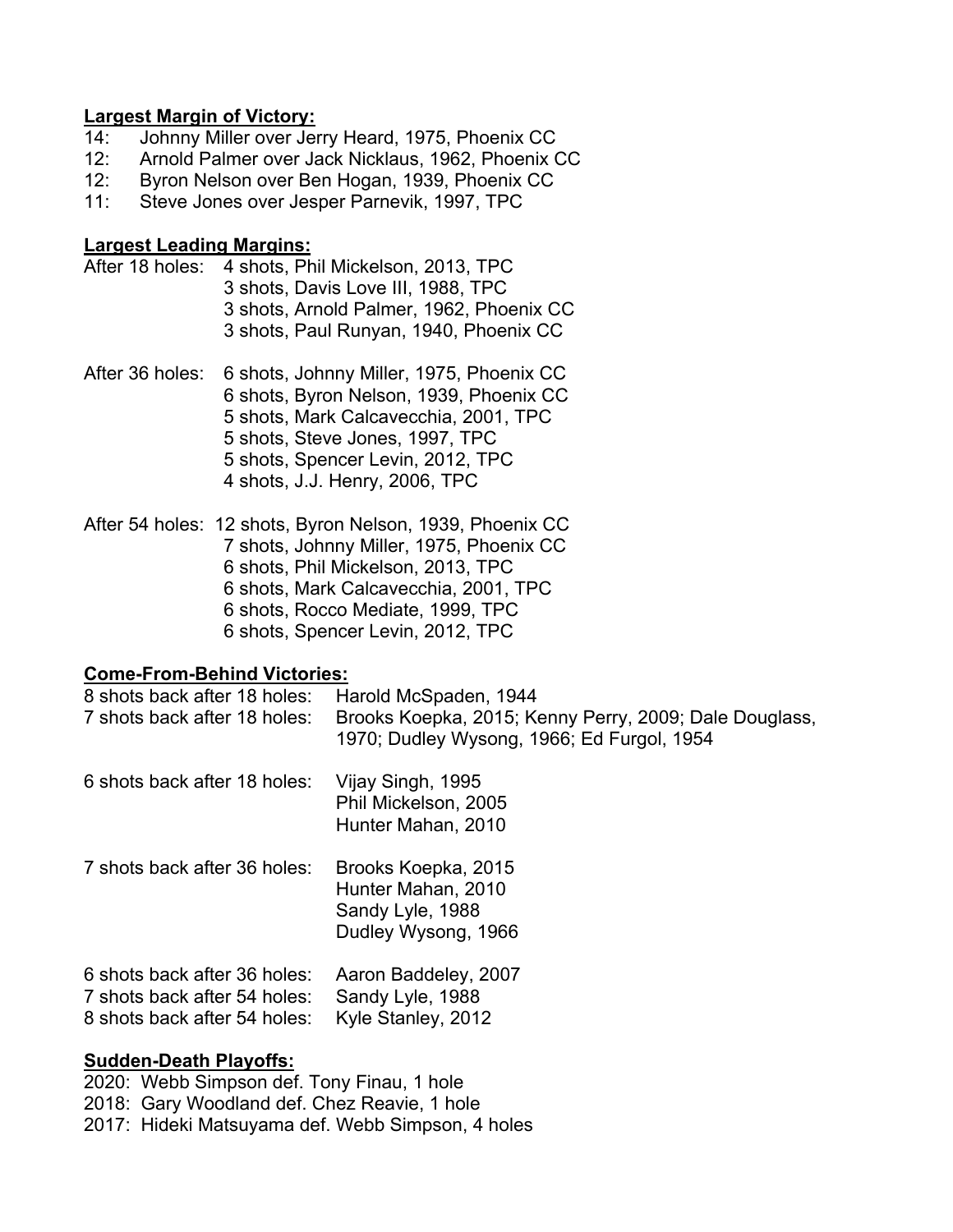- 2016: Hideki Matsuyama def. Rickie Fowler, 4 holes
- 2011: Mark Wilson def. Jason Dufner, 2 holes
- 2009: Kenny Perry def. Charlie Hoffman, 3 holes
- 2008: J.B. Holmes def. Phil Mickelson, 1 hole
- 1996: Phil Mickelson def. Justin Leonard, 3 holes
- 1995: Vijay Singh def. Billy Mayfair, 1 hole
- 1988: Sandy Lyle def. Fred Couples, 3 holes
- 1983: Bob Gilder def. Rex Caldwell, Johnny Miller & Mark O'Meara, 8 holes
- 1977: Jerry Pate def. Dave Stockton, 1 hole
- 1972: Homero Blancas def. Lanny Wadkins, 1 hole
- 1954: Ed Furgol def. Cary Middlecoff, 1 hole

#### **18-Hole Playoffs:**

- 1961: Arnold Palmer (67) def. Doug Sanders (70)
- 1960: Jack Fleck (68) def. Bill Collins (71)
- 1949: Jimmy Demaret (67) def. Ben Hogan (70)
- 1946: Ben Hogan (68) def. Herman Keiser (70)
- 1944: Harold McSpaden (70) def. Byron Nelson (72)

### **Most Years Played**:

- 30: Phil Mickelson
- 29: Gene Littler
- 29: Jerry Barber
- 29: Jim Ferrier
- 28: Tom Purtzer
- 28: Johnny Bulla
- 27: Mark Calcavecchia
- 27: Dale Douglass
- 26: Miller Barber
- 26: Kenny Perry
- 26: Billy Mayfair
- 25: Paul Azinger
- 25: Howard Twitty
- 24: Bill Johnson
- 23: Bob Gilder
- 23: Tommy Armour III
- 23: Rocco Mediate

#### **Most Rounds Played:**

- 107: Gene Littler
- 106: Phil Mickelson
- 93: Tom Purtzer
- 92: Mark Calcavecchia
- 89: Kenny Perry
- 87: Jim Ferrier
- 86: Paul Azinger
- 86: Don January
- 85: Jerry Barber
- 84: Billy Mayfair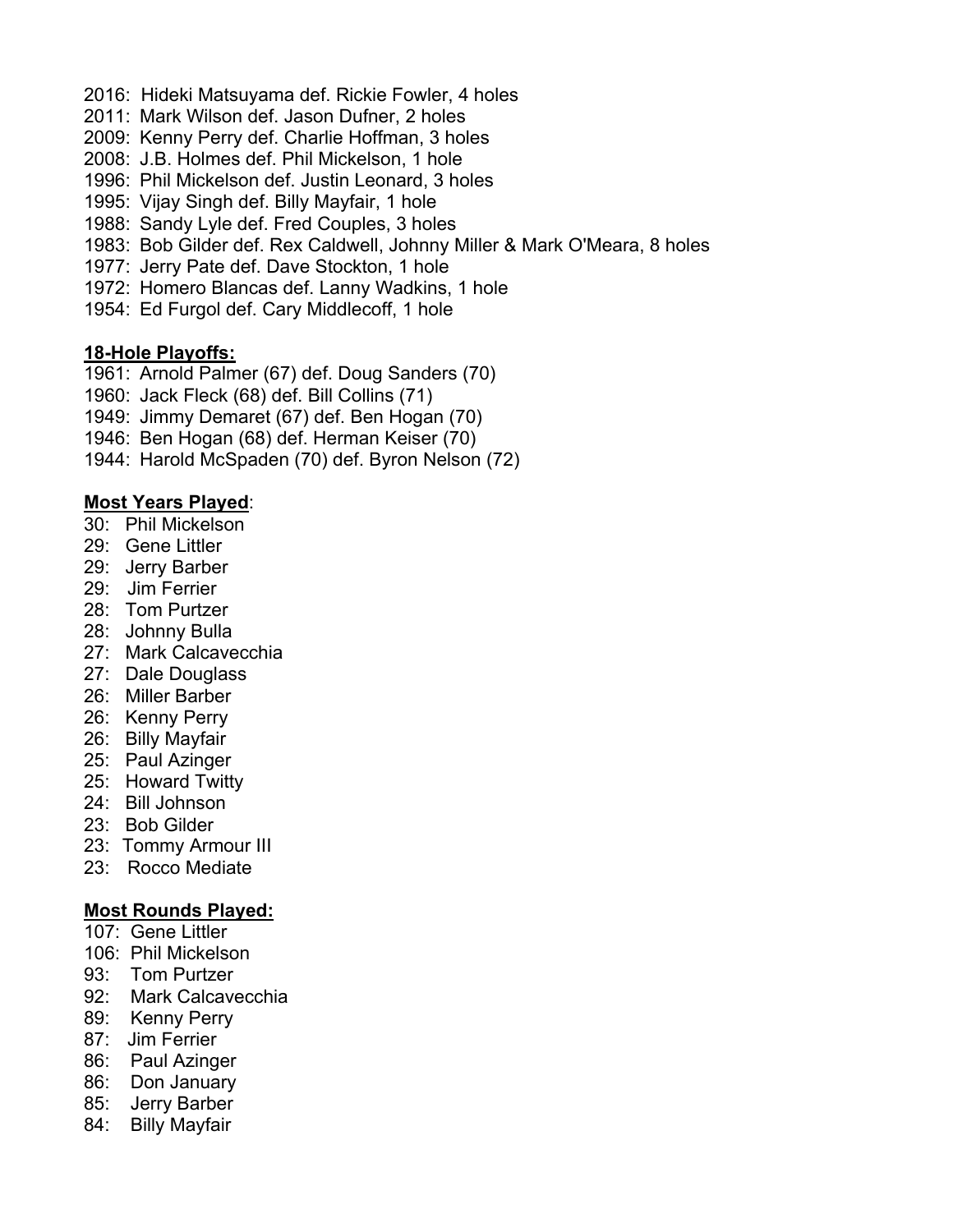#### **Holes-in-one at the TPC:**

2020: JB Holmes,  $4<sup>th</sup>$  hole,  $1<sup>st</sup>$  round, 175 yards, 7-iron 2020: Scott Piercy, 7<sup>th</sup> hole, 2<sup>nd</sup> round, 194 yards, 6-iron 2020: Webb Simpson, No. 12, 3<sup>rd</sup> round, 196 yards, 7-iron 2019: Branden Grace, 7<sup>th</sup> hole, 193 yards, 8-iron 2016: Chad  $\mathbb{G}$  mpell,  $7^{\text{th}}$  hole, 194 yards, 6-iron 2016: Jack Maquire, 12<sup>th</sup> hole, 206 yards, 7-iron 2015: Francisco Molinari, 16<sup>th</sup> hole, 133 yards, PW 2011: Jarrod Lyle, 16<sup>th</sup> hole, 150-yards, 8-iron 2011: Brendon Steele, 12th hole, 174 yards 2008: Wil Mackenzie, 12<sup>th</sup> hole, 185-yards, 6-iron 2007: Heath Slocum, 4<sup>th</sup> hole, 179-yards, 7-iron 2003: Bob Burns, 4<sup>th</sup> hole, 175 yards, 6-iron 2003: Tim Herron, 4<sup>th</sup> hole, 182 yards, 7-iron 2002: Mike Sposa, 16th hole, 7-iron, 2nd round 2001: Andrew Magee, 17th hole (par 4), driver, 1st round 1998: Wayne Levi, 12th hole, 4-iron, 2nd round 1997: Steve Stricker, 16th hole, 6-iron, 4th round 1997: Tiger Woods, 16th hole, 9-iron, 3rd round 1992: Bruce Lietzke, 4th hole, 8-iron, 4th round 1992: Mark Calcavecchia, 4th hole, 8-iron, 1st round 1991: Jay Delsing, 16th hole, 9-iron, 3rd round 1990: Brad Bryant, 16th hole, 1st round 1990: Andrew Magee, 4th hole, 1st round 1990: David Edwards, 16th hole, 3rd round 1990: Bill Sander, 4th hole, 9-iron, 3rd round 1989: Billy Pierot, 7th hole, 1st round 1988: Hal Sutton, 16th hole, 3rd round 1987: Larry Rinker, 12th hole, 5-iron, 2nd round

#### **Double eagles at the TPC:**

1990: Tom Pernice, Jr., 15th hole

## **"Making the Cut" at the TPC (since 1987):**

| Year | <b>Cut Score</b> | # Making Cut |
|------|------------------|--------------|
| 2021 | 139              | 66           |
| 2020 | 141              | 67           |
| 2019 | 141              | 73           |
| 2018 | 141              | 72           |
| 2017 | 141              | 75           |
| 2016 | 143              | 69           |
| 2015 | 143              | 76           |
| 2014 | 141              | 77           |
| 2013 | 138              | 74           |
| 2012 | 142              | 78           |
| 2011 | 139              | 75           |
| 2010 | 139              | 78           |
| 2009 | 142              | 71           |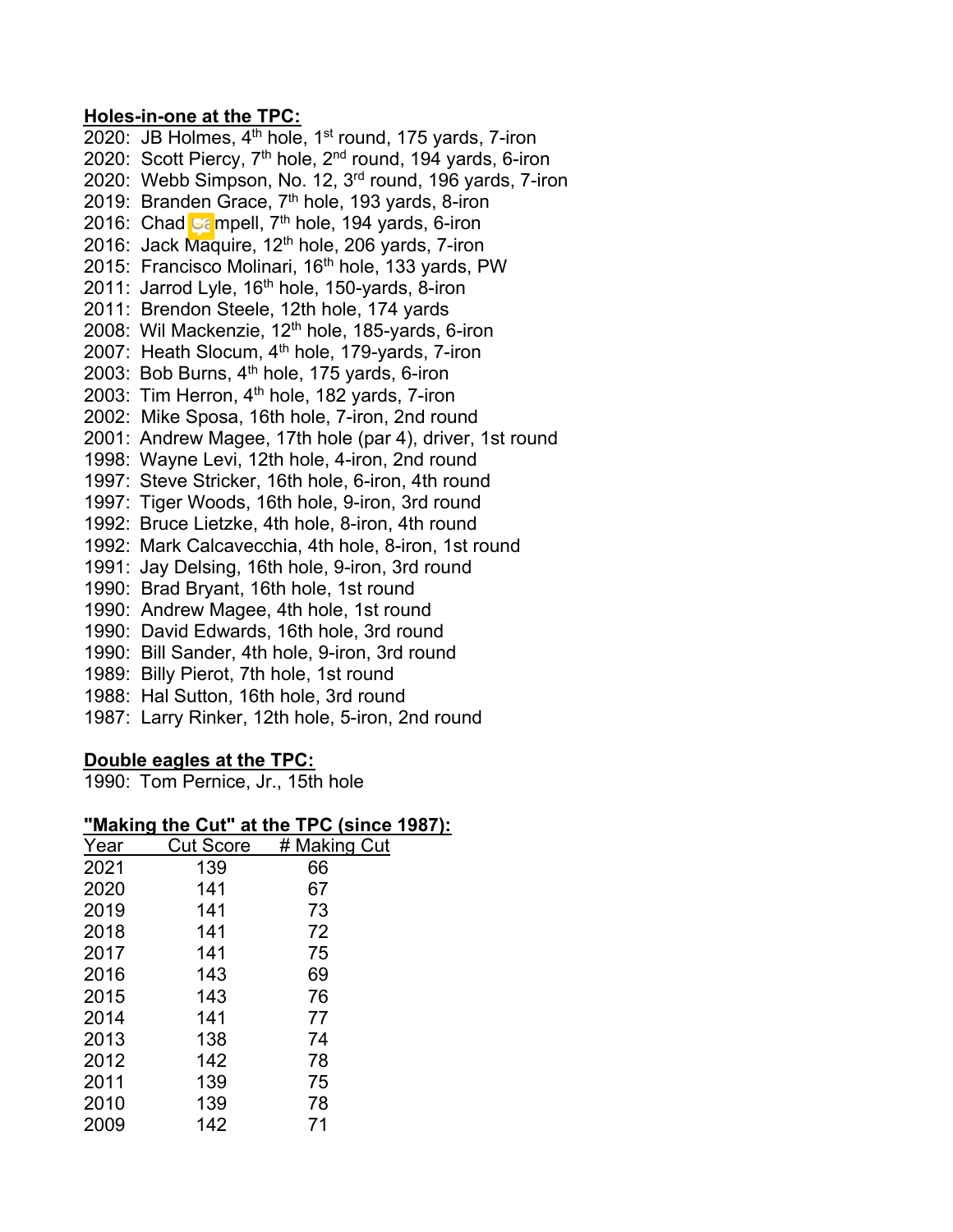| 140 | 70 |  |
|-----|----|--|
| 140 | 74 |  |
| 141 | 72 |  |
| 145 | 77 |  |
| 142 | 70 |  |
| 138 | 72 |  |
| 141 | 70 |  |
| 140 | 71 |  |
| 142 | 79 |  |
| 147 | 71 |  |
| 142 | 72 |  |
| 141 | 73 |  |
| 142 | 70 |  |
| 141 | 70 |  |
| 141 | 73 |  |
| 141 | 76 |  |
| 141 | 79 |  |
| 140 | 80 |  |
| 143 | 82 |  |
| 143 | 84 |  |
| 141 | 69 |  |
| 142 | 76 |  |
|     |    |  |

## **Round-by-round scoring averages at TPC:**

| Year         | 1st Rd.          | 2nd Rd.          | 3rd Rd.          | 4th Rd.          | <b>Overall</b>   |
|--------------|------------------|------------------|------------------|------------------|------------------|
| 2021<br>2020 | 70.364<br>70.592 | 69.136<br>70.470 | 68.848<br>69.164 | 68.879<br>70.636 | 69.455<br>70.317 |
| 2019         | 70.386           | 70.618           | 69.479           | 71.575           | 70.511           |
| 2018:        | 70.893           | 70.047           | 69.903           | 70.208           | 70.263           |
| 2017:        | 70.939           | 70.115           | 69.200           | 70.013           | 70.192           |
| 2016:        | 70.847           | 71.465           | 71.014           | 70.588           | 70.977           |
| 2015:        | 70.697           | 72.023           | 69.553           | 69.855           | 70.532           |
| 2014:        | 70.341           | 70.705           | 70.338           | 71.364           | 70.644           |
| 2013:        | 69.015           | 68.90            | 69.365           | 68.527           | 68.954           |
| 2012:        | 70.470           | 71.214           | 70.878           | 70.462           | 70.758           |
| 2011:        | 69.885           | 71.000           | 68.689           | 70.405           | 69.994           |
| 2010:        | 70.111           | 69.294           | 70.244           | 70.449           | 69.930           |
| 2009:        | 71.356           | 71.031           | 69.887           | 70.690           | 70.877           |
| 2008:        | 70.508           | 69.939           | 69.986           | 70.942           | 70.306           |
| 2007:        | 70.377           | 69.899           | 69.270           | 69.370           | 69.845           |
| 2006:        | 70.473           | 70.469           | 69.806           | 70.423           | 70.343           |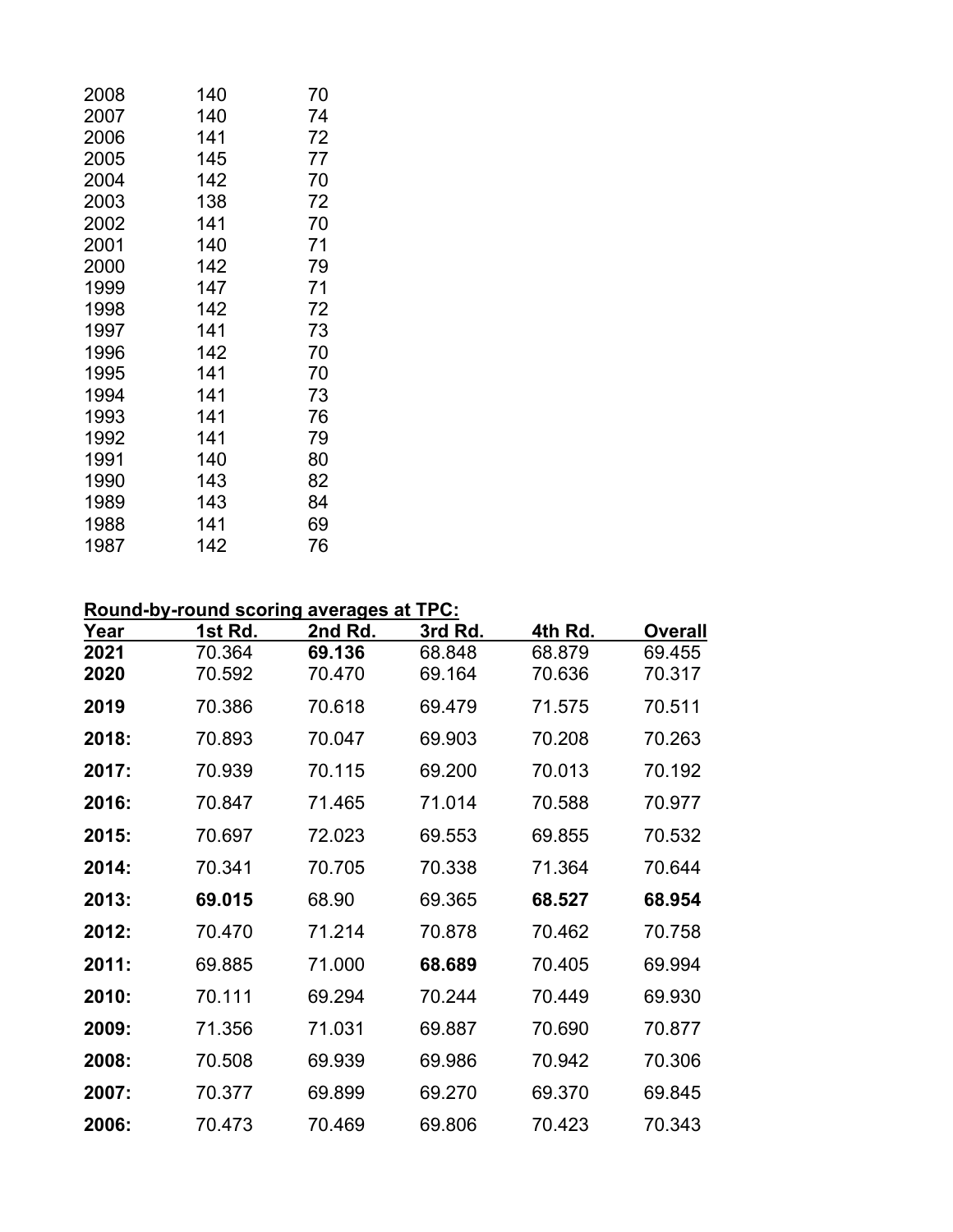| 2005: | 74.145 | 70.225 | 70.078 | 70.948 | 71.572 |
|-------|--------|--------|--------|--------|--------|
| 2004: | 70.894 | 70.754 | 69.329 | 70.757 | 70.552 |
| 2003: | 69.667 | 68.742 | 68.639 | 69.347 | 69.130 |
| 2002: | 71.394 | 69.687 | 69.843 | 70.100 | 70.345 |
| 2001: | 69.977 | 70.219 | 71.592 | 70.127 | 70.363 |
| 2000: | 70.748 | 71.108 | 69.797 | 71.342 | 70.792 |
| 1999: | 74.523 | 72.913 | 71.958 | 72.718 | 73.239 |
| 1998: | 71.076 | 71.123 | 71.000 | 70.986 | 71.061 |
| 1997: | 71.045 | 70.162 | 69.288 | 71.603 | 70.549 |
| 1996: | 71.000 | 71.244 | 69.814 | 69.329 | 70.576 |
| 1995: | 72.242 | 69.791 | 69.986 | 70.029 | 70.673 |
| 1994: | 70.780 | 70.824 | 70.548 | 70.233 | 70.655 |
| 1993: | 70.588 | 70.508 | 72.299 | 72.855 | 71.297 |
| 1992: | 70.712 | 70.015 | 69.633 | 69.924 | 70.145 |
| 1991: | 70.361 | 70.076 | 69.650 | 69.713 | 70.027 |
| 1990: | 72.077 | 71.028 | 71.277 | 72.951 | 71.758 |
| 1989: | 70.389 | 72.786 | 70.129 | 69.786 | 70.969 |
| 1988: | 71.951 | 71.106 | 71.714 | 71.855 | 71.275 |
| 1987: | 71.141 | 71.460 | 69.724 | 70.987 | 70.960 |

# **Top All-Time Money Winners Through 2021**

| Player             | <b>Starts</b> | <b>Official Money</b> |
|--------------------|---------------|-----------------------|
| Mickelson, Phil    | 30            | \$4,198,678           |
| Matsuyama, Hideki  | 8             | \$3,353,864           |
| Fowler, Rickie     | 13            | \$3,270,913           |
| Simpson, Webb      | 11            | \$2,770,989           |
| Holmes, J.B.       | 16            | \$2,702,237           |
| Watson, Bubba      | 15            | \$2,523,334           |
| Koepka, Brooks     | 4             | \$2,496,150           |
| Singh, Vijay       | 17            | \$2,156,115           |
| Perry, Kenny       | 27            | \$2,146,161           |
| Woodland, Gary     | 12            | \$1,919,136           |
| Mahan, Hunter      | 14            | \$1,753,200           |
| DiMarco, Chris     | 15            | \$1,685,455           |
| Calcavecchia, Mark | 27            | \$1,656,700           |
| Na, Kevin          | 15            | \$1,655,210           |
| Mediate, Rocco     | 23            | \$1,550,128           |